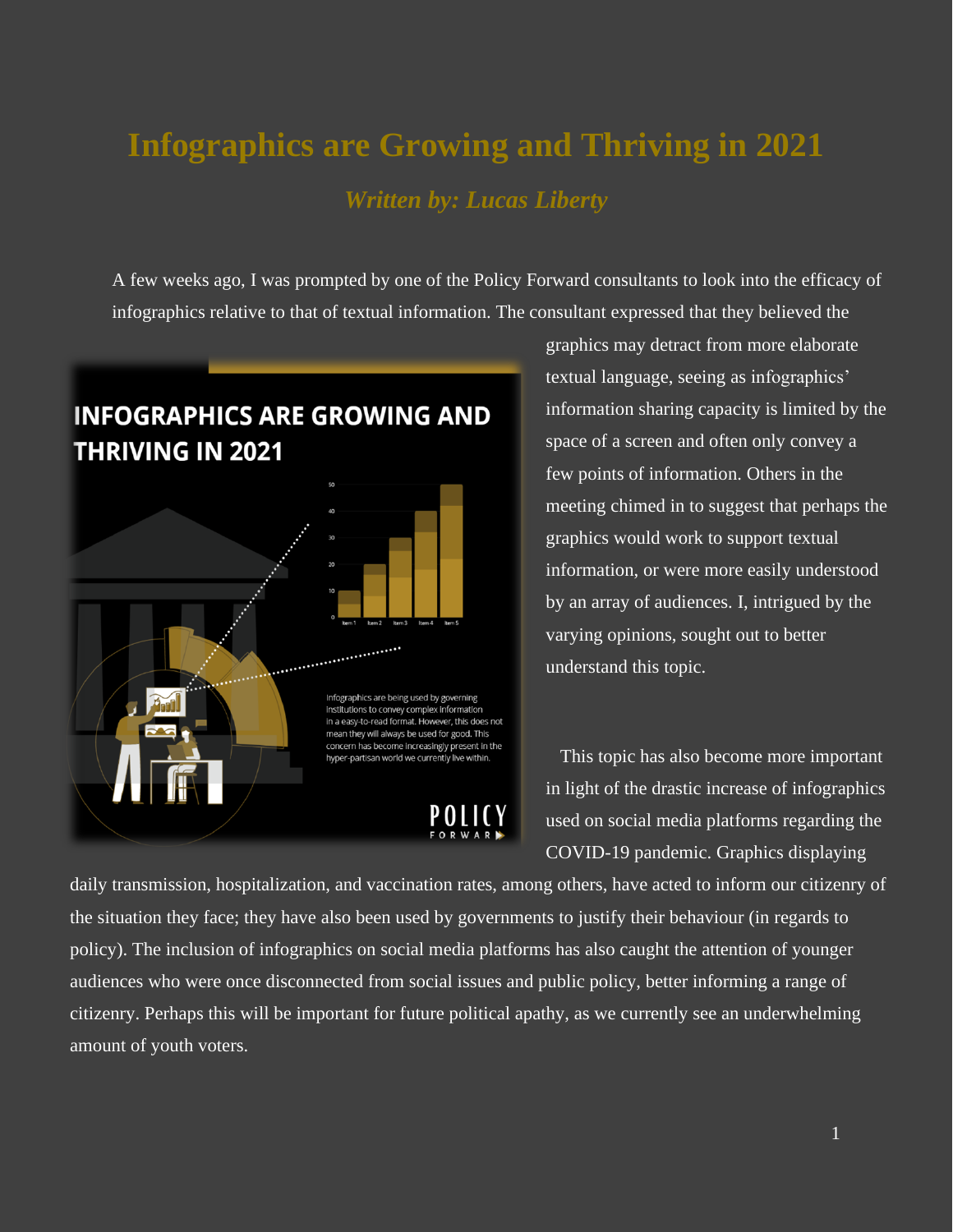First off, it is important to clarify what infographics are. Infographics are much like textual language in that their purpose is to convey information. However, infographics are graphics or illustrations whereas text is, well, text. Infographics can take various shapes and forms, but can be grouped into three main types: data graphics, maps, and diagrams. Within each of these there can be further configuration, including the creation of static, animated, or interactive forms of the graphics. The configuration of an infographic has been shown by several studies to be integral to its efficacy.

So, now, are infographics really all that helpful? Or do they leave one with more questions than they began with? Well, the debate about the effectiveness infographics has heated up in the past few years. A great number of scholars, bloggers and news sources have begun to weigh in, and there seems to be a growing consensus. Infographic language is now thought to be better understood and more easily recalled by humans than textual language. Scholars suggest that infographics in particular can facilitate better learning, memory and recall, communication and inference. In conjunction with text, graphics facilitate better comprehension of a given material both conceptually and concretely, as illustrations can act to clarify frameworks of thinking and also help with understanding how a text applies in a 'real-life' context. For example, when adding graphics to a text-based instruction manual, comprehension was over 300% better than for those who only had a text document. Infographics have also been shown to help with adherence to health protocols, both physical and mental. Wielding this knowledge, knowledge producers can better utilize the various tools available to them. Infographics are in fact useful.

This information is quite bewildering. It is commonly accepted that as a child one should be exposed to both; children's books, for example, are riddled with illustrations to associate the words on the pages with. Over time pictures are replaced by complex sentences, however. Adults have been taught to interact primarily with text documents to gather information. I argue that this is not at all conducive to effective learning. To support this, one must ask the question- What is the science behind this efficacy? Well, infographics leverage the brain's most dominant capacity, visual processing. The medial temporal cortex is the area of the brain primarily responsible for memory. This part of the brain encodes visuals with much greater detail than text, and therefore visuals are more easily transferred into long-term memory, where they can be quickly recalled when needed. Also, there has been studies showing that the memories of visuals are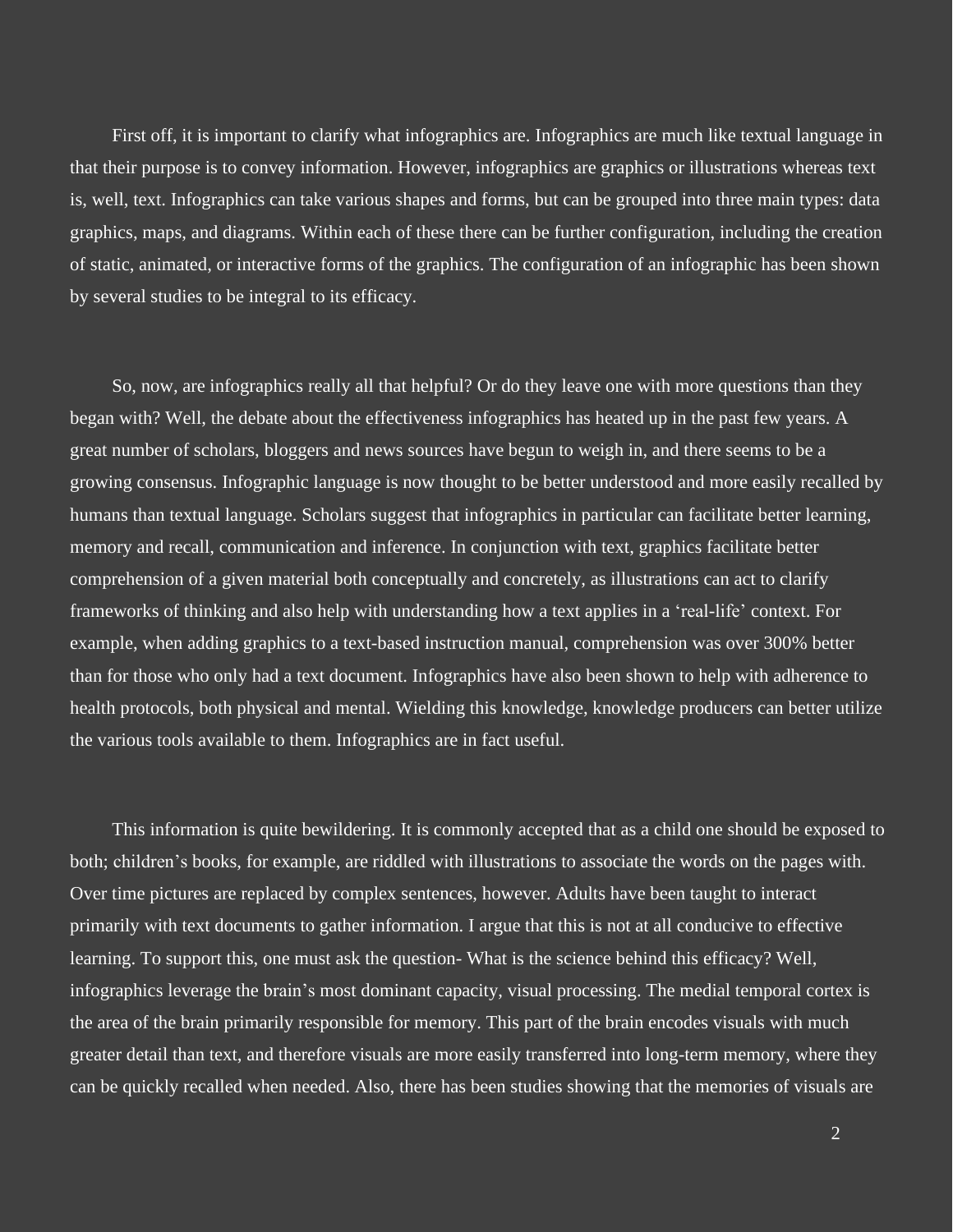more durable. Encoding words, on the other hand, is a task that is distributed across several regions of the brain, resulting in more difficult memorization and recall.

As the team has a particular focus on public policy, I also sought to better understand how graphics are used by governments to communicate important information to its citizenry. It turns out that the infographics are extremely useful and are being used by governing institutions to convey very complex information in a readily understood format. This format of information sharing is increasingly useful especially given the presence of significant, and, at times, overwhelming amounts of information; infographics help filter out the irrelevant information from that which is relevant, largely because of the restrictions they place on their producers who are unable to write twenty pages on an issue that could be summed effectively for a layperson in an animated graphic lasting no longer than twenty seconds. When one feels the need to develop a more indepth understanding of a topic they should be invited to read more detailed text documents that contain more elaborate explanations for a decision, or some other action by the government.

While graphics are certainly efficacious, this does not mean they will always be used for good. This concern has become increasingly present in the hyper-partisan world we currently live within. When not properly educated on what an infographic is, people may fall victim to poorly produced infographics. For example, graphics creators may dupe their audience by omitting the baseline, in which a graph does not start its axis at zero, making each increase in statistic look far more significant than it truly is. For example, if a graph displaying approval rates did not display the first 50%, a 10% difference in approval would look more like 20%. Without careful examination by the reader, this could cause confusion. Other infographic 'crimes' include: manipulating the Y or X-axis so as to manipulate the appearance of data; cherry picking data- which includes the improper extraction and omission of data; using the wrong type of graph to display information; and using unconventional means to display data.

The efficacy of infographics is indisputable. Not only do the graphics work to make information more accessible to the layperson, but can assist in comprehension, inference, memory and recall and thus are useful in any attempt information dissemination; from instruction manuals to government publications and